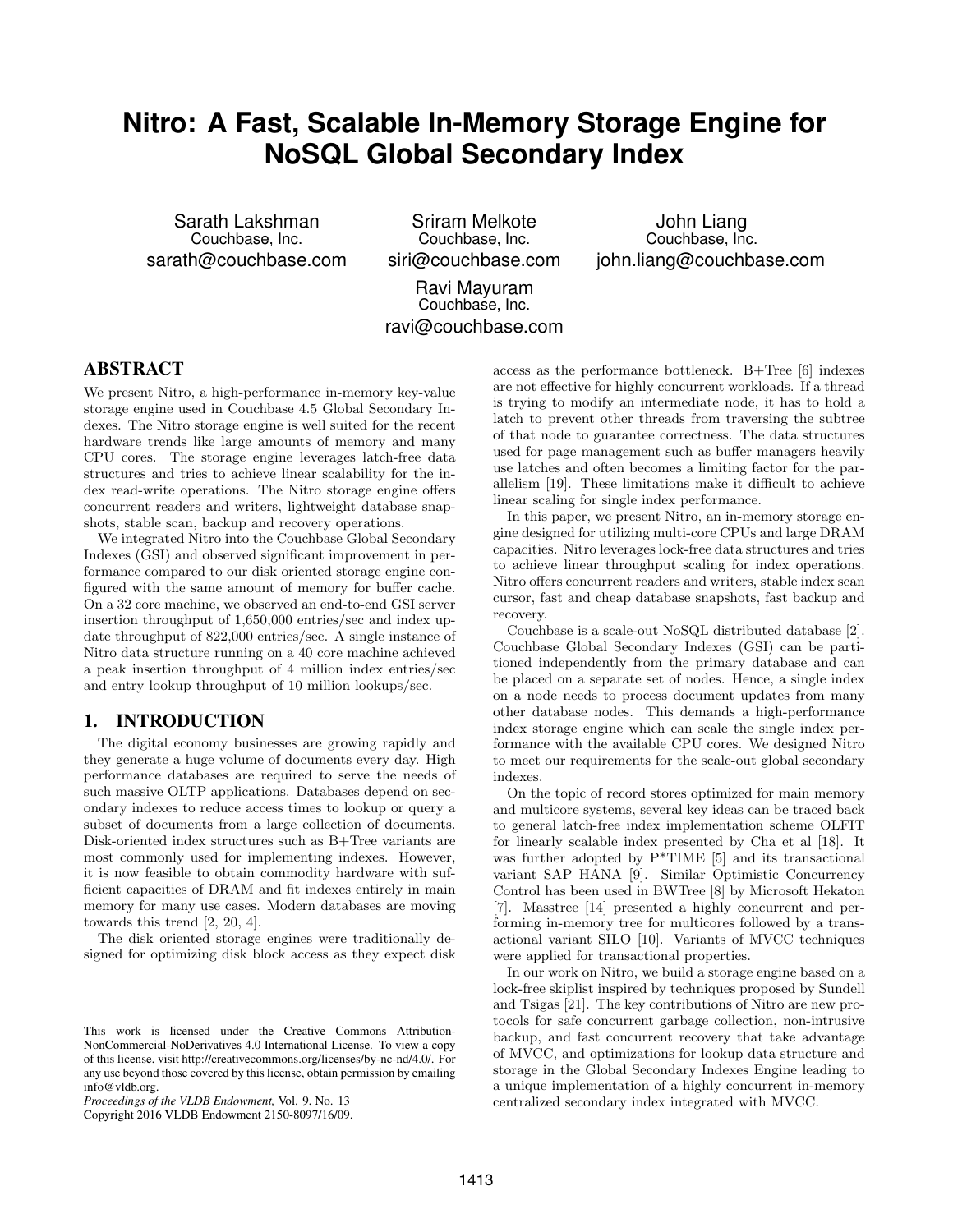This paper is organized into two parts. The first part of the paper outlines the design of Nitro storage engine and Nitro performance. The second part of the paper explores Couchbase Memory Optimized Indexes (MOI) design using Nitro storage engine and its performance.

Nitro storage engine uses the lock-free skiplist as the core index data structure. Simplicity, scalable performance and predictable memory consumption make it our choice for inmemory indexes. Nitro storage engine has the following components:

**MVCC Layer:** We build the necessary features for the storage engine by implementing a multi-version concurrency control (MVCC) layer on top of the lock-free skiplist. The MVCC model leverages immutability and every item update operation creates a new version of the item instead of updating in-place.

**Garbage Collector:** As the versions of the items become unused, they become stale and needs to be removed. We implement a high-performance concurrent garbage collector for collecting stale items.

**Snapshot manager:** Nitro implements database snapshots using the MVCC model. Snapshots can be used for performing stable index scans.

**Recovery manager:** Durability is required for the storage engine to recover from crashes. Nitro offers concurrent backup and restore.

# 2. LOCK-FREE SKIPLIST OVERVIEW





Skiplist is a probabilistic balanced ordered search data structure [17]. We could describe skiplist as a group of sorted singly linked lists arranged in levels to facilitate the binary search. The lowest level (level 0) is a singly linked list of nodes that hold data. The upper levels of the skiplist work as the index into the lower levels. Each level in the skiplist has approximately  $n/f$  nodes, where n is the number nodes in the next lower level. The fanout factor, f determines the multiplication factor of index nodes in the skiplist. This constant factor can be tuned for allowing the tradeoff between memory and CPU usage. Each node in the skiplist has a level which is assigned probabilistically. For a level 3 skiplist node, there will be three forward node pointers. Theoretically, skiplists consume only 1.33 forward pointers per node.

Skiplist supports operations for insert, lookup, and delete with an average case complexity of  $O(log(n))$ . Skiplist lookup algorithm is similar to the binary search on a sorted array. For example, to find a node with key 4 from the Skiplist in the Figure 1, the search starts from the level 4 (top level) head node and checks if the node pointed by the forward pointer has a key less than 4. If so, move to the next node on the same level. Repeat until a node with a key greater than or equal to key 4 is found. When a node with a greater or equal key is encountered (key 5 in this example), search

level is decremented by 1. This is repeated until level 0 is reached. A sequential search is performed in the level 0 linked list. In this example, level 0 is reached with a node with key 3. The next node in the level 0 is the node with key 4. The lookup algorithm can be extended to implement insert and delete.

The skiplist operations can be modified by proper usage of atomic instructions to make them thread-safe and avoid any usage of locks for synchronization. The techniques for implementing Insert and Delete operations for lock-free skiplist are discussed by Sundell and Tsigas [21] and a simplified variant in book, *The Art of Multiprocessor Programming* [12]. The lock-free insert and delete operations on the skiplist involve two phases. The first phase for the insert involves adding the new node into the level 0 (data level) linked list. During the second phase, the new node is linked to all the upper levels (index levels) linked lists. Similarly, the first phase of delete involves unlinking the node from all the upper levels (index levels) and during second phase node is unlinked from level 0 (data level). The first and second phase do not require any synchronization. This is an important property of skiplist that facilitates easier implementation of lock-free operations.

The lock-free operations for skiplist are implemented on the basis of lock-free linked list algorithms [22]. The atomic *CompareAndSwap (CAS)* operation is used to make sure that no two threads modify the same next node pointer. If multiple threads are trying to update the same next pointer, only one thread succeeds and others fail. Failed threads have to restart the operation by restarting the algorithm.



**Figure 2: Lockfree list insert/delete operations**

The example in Figure 2 illustrates lock-free insert and delete algorithms for a linked list. The insertion into a linked list is straightforward using CAS. But the delete operation is more involved when multiple threads operate concurrently. Let us consider a case with two threads A and B operating concurrently. Thread A is trying to delete node 4 by performing a CAS on the next pointer of the node 1. Thread B is trying to insert a node 6 between node 4 and node 8. It is possible that both Thread A and Thread B succeeds their operations since the two threads are performing CAS on two different pointers belonging to different nodes. The insertion operation of node 6 can succeed while its predecessor node has been removed. Even though the insert operation for node 6 has succeeded, it will not appear in the skiplist leading to incorrectness.

When the insert for node 6 is processed by updating the predecessor and the predecessor node is currently being deleted, the operation should fail in order to ensure correctness. A two-step delete approach can be used to perform the safe delete by adding an atomically markable flag to the pointer. First, the *next* pointer of the node that needs to be deleted is atomically marked as deleted. In the second step, the *next* pointer of the predecessor node is atomically swapped with a pointer to the next node. An insert operation on the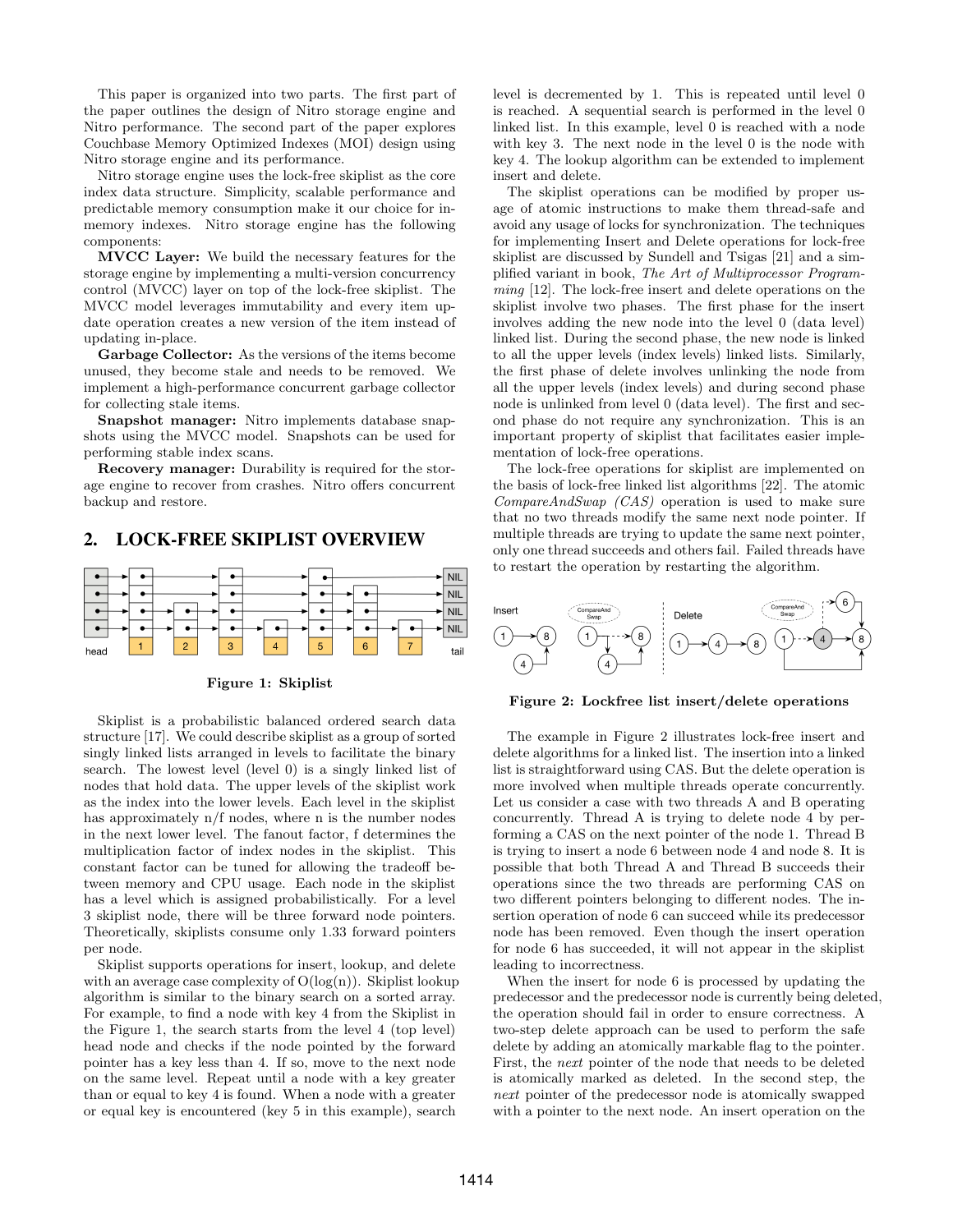node being deleted would fail since the predecessor node's *next* pointer is marked as deleted. This mark flag demands additional flag to be compared atomically during CAS operation. That is, a pair of pointer and flag needs to be compared using a *DoubleCAS* operation. Instead of using *CAS(prev next, new next)*, now we need to use *Double-CAS([prev next, prev isdeleted], [new next, new isdeleted])*. *DoubleCAS* instruction is not available on all hardware platforms.

We used a different approach to achieve *DoubleCAS* without any hardware support. Instead of next pointers, we defined a new object type for pointer next reference. The reference object holds two values, a node pointer and a *isdeleted* mark flag. Instead of doing CompareAndSwap on the node pointer, we perform CompareAndSwap on a pointer to this next reference object. Thus, every time the reference object is swapped, two values are atomically swapped. For a nongarbage collected language, other approaches such as tagged pointers can be used. The least 48 bits of the 64-bit virtual addresses are only used in practice. The MSB bit of the 64-bit pointer address can be used to indicate *isdeleted* flag. This tagging method can avoid the extra memory overhead of pointer reference object.

In addition to the insert, delete and lookup operations, we required the ability to do skiplist iterations for range queries. We implemented capability for lock-free skiplist iteration. To traverse a range of nodes in the skiplist, the start node is located using lookup operation. The subsequent seek to the next nodes are performed by atomically loading next node pointer. If the next pointer has its *isdeleted* flag marked, the iterator has to stop and refresh the next pointer by doing a lookup to the current item and continue. Iterator also implements co-operative delete of nodes if it encounters a node with *next* pointer marked as deleted.

### 3. NITRO MVCC DESIGN

The multi-version concurrency control system is the core of Nitro. We implement multi-version concurrency control as a layer on top of the lock-free skiplist. The MVCC system provides the transactional properties for the lock-free skiplist.

We designed MVCC layer to provide following features:

**Immutable snapshots:** Concurrent writers add or remove items into the skiplist. A snapshot of the current items can be created to provide a point-in-time view of the skiplist. This is useful for providing repeatable stable scans. Users can create and manage multiple snapshots. If an application requires atomicity for a batch of skiplist operations, it can apply a batch of operations and create a new snapshot. Changes would be invisible until a new snapshot is created.

**Fast and low overhead snapshots:** Readers of the skiplist use a snapshot handle to perform all lookup and range queries. An indexer application typically requires many snapshots to be created every second for servicing index queries. So the overhead of creating and maintaining a snapshot should be minimal for servicing the high rate of snapshot generation. Nitro snapshots are very cheap and is an O(1) operation.

**Avoid phantom reads:** A query operation using a snapshot will always return the same results. Items being removed or added will not be visible to the query. A query operation using a snapshot is repeatable.

**Memory efficiency:** Disk oriented data structures such as append only copy-on-write B+Tree process updates in the unit of disk page sizes [13]. This approach introduces significant storage overhead per item. For a single entry update, the entire residing page needs to be copied. Nitro allocates the only exact amount of space required to hold an item. This is also important for predictable capacity planning.

**Fast and scalable garbage collection:** For a system that generates hundred immutable snapshots per second, there could be a hundred snapshots becoming unused every second. MVCC Garbage collector should be efficient enough to keep up with higher rates of garbage generation. Nitro garbage collector is concurrent and scales with the number of concurrent writers used by the system.

#### 3.1 Structural modifications

In this section, we describe how multi-version based *Insert*, *Delete*, *CreateSnapshot*, *DeleteSnapshot* functionalities are implemented.

Once an item is added into the MVCC skiplist, it becomes immutable. If an item needs to be updated, the previous node for the item is marked as deleted and a new node is inserted. Thus, multiple versions of the same item key can exist in the MVCC skiplist. If two versions of the same key exist, the latest version is considered as a higher value than the previous version according to the Nitro's skiplist sort order. For implementing the MVCC system, we add a metadata attribute to every node in the skiplist. We call this node metadata, *lifetime*. Lifetime is denoted using a tuple (*bornSn, deadSn*). We call it born snapshot number and dead snapshot number. The storage engine maintains a current snapshot number, *termSn* for the database. The *termSn* is incremented during every snapshot create operation. These three primitives are used to implement all the MVCC operations.





**Figure 3: Snapshotting based on versions of items**

The storage engine initially starts with *termSn=1*. When a node is inserted into the skiplist, the *bornSn* of the node is set to the current snapshot number, *termSn* and *deadSn* to 0. The zero value of the *deadSn* denotes that the node is never marked as dead. The skiplist uses a key comparator that additionally considers the *bornSn* for determining the sort order. If there are two items in the skiplist with same key, it will consider *bornSn* to decide the sort order. When an item needs to be deleted, a skiplist lookup is performed and sets *deadSn* as the current *termSn* for the node to be deleted. The node is not immediately removed from the skiplist. Unlinking of the node is performed by the garbage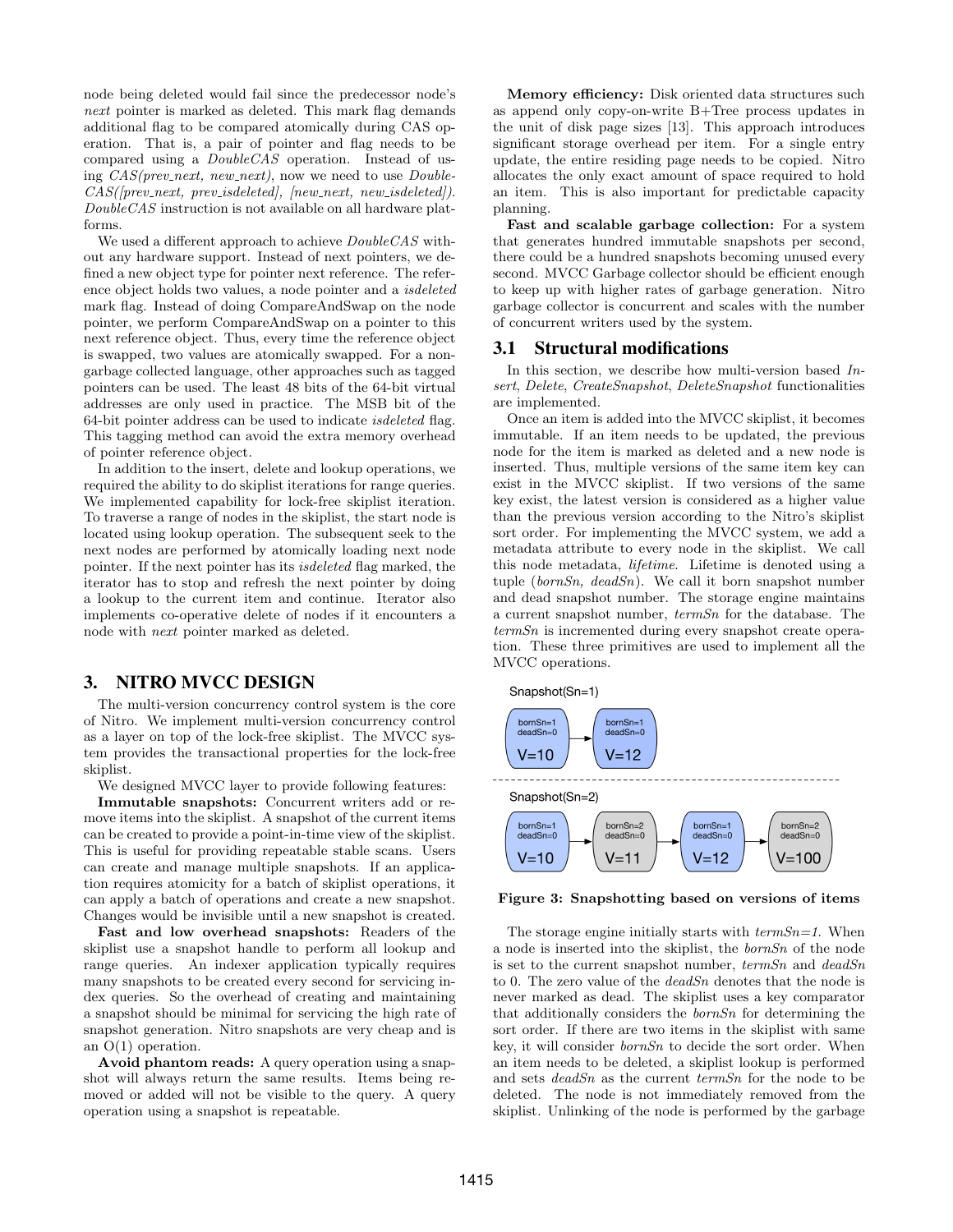collector as it becomes unused by all the consumers in the system. The *bornSn* and *deadSn* are immutable once they are set. Given a *termSn*, we can easily answer the question whether an item is valid with respect to a *termSn* by looking at the *bornSn* and *deadSn*.

An immutable snapshot is created by atomically incrementing the global *termSn* by 1. Creating a snapshot is an  $O(1)$  operation and hence very inexpensive. A snapshot descriptor representing the snapshot is allocated as part of snapshot creation. Snapshot descriptor manages reference counting for the snapshot accessors. Consumers of the immutable snapshot (e.g., index application scan requests), increments the reference count of the snapshot and decrements the reference count once it has finished using the snapshot. Once the reference count for a snapshot becomes zero, the snapshot is eligible for deletion and the garbage collector can be notified to remove the dead nodes from the snapshot. The memory consumption for maintaining a snapshot is minimal. Memory required for maintaining a snapshot is equal to the number of items in a snapshot and few bytes of snapshot metadata. This makes the Nitro MVCC system a good fit for an in-memory index use case.

Items belonging to different snapshots co-exist in the same skiplist ordered by (*key, bornSn*). As an optimization, if *bornSn* and *deadSn* are same as the current *termSn*, we immediately unlink the node from the skiplist rather than waiting for the garbage collector as the item is invisible until an immutable snapshot is created. The Figure 3 shows level 0 nodes of the lock-free linked list in the sorted order. Each node has an MVCC *lifetime* metadata attached to it.

#### 3.2 Snapshot Iteration

The MVCC skiplist snapshot iterator is built on top of the lock-free skiplist iterator. The MVCC snapshot iterator is aware of the *bornSn* and *deadSn* lifetime metadata of the skiplist nodes. A snapshot iterator is created from a snapshot descriptor. An iterator initialization operation increments the snapshot reference count to prevent the snapshot from getting garbage collected while iteration operation is in progress. An iterator is associated with the snapshot number (*termSn*) obtained from the snapshot descriptor. Iterator implements *SeekFirst()*, *Seek()*, *Next()*, *Valid()* APIs. When *Next()* is called, it obtains the next node in the skiplist and evaluates whether the items are visible with respect to the iterator *termSn*. The iterator will filter all the items in the skiplist with  $bornSn > termSn$  and  $deadSn > termSn$ . Even though many versions of the items are visited during the lock-free skiplist iteration, the MVCC skiplist iterator returns only the necessary items which are alive with respect to the snapshot *termSn*. The complexity of item lookup in the skiplist is  $O(log(n))$ . Every subsequent sequential seek to the next item has an amortized complexity of O(1). The MVCC skiplist snapshot iterator can be used to implement operations such as key lookup and range queries.

The Figure 4 illustrates the visibility of items in the skiplist for different iterators assigned with Sn=1, Sn=2, and Sn=3. An iterator with  $Sn=1$  will only observe items  $V=10$  and V=12. Since others were born after the *termSn=1*, they are hidden by the iterator.

An iterator with  $Sn=2$  will observe nodes with  $V=10$ , V=11, V=12 and V=100. An iterator with  $Sn=3$  will not observe items with  $V=12$  and  $V=101$  as they are marked as dead during *termSn=3*.



**Figure 4: Iterator operation on a snapshot**

## 3.3 Comparison with Copy-On-Write B+Tree

Disk-oriented storage systems like CouchDB [13], Btrfs [16] use append-only Copy-On-Write (COW) B+tree as the core data structure for storage. They inherently support multi-versioning and snapshotting. We evaluated this approach while designing our in-memory storage engine. Copyon-write append only B+Tree operates in the chunks of pages and it requires periodic compaction operations to remove stale blocks and keep the storage used under control. Typically, they assume that 2x storage is available. Memory is a limited resource and we wanted to reduce memory usage as much as possible.

The concurrent structural modification operations on a B+Tree requires serialization of access to the B+Tree pages and it is very difficult to achieve parallelism. Coarse-grained data access in B+Tree may require many latches for concurrent operation implementation. Scaling with many cores with B+Tree is a difficult problem.



**Figure 5: Copy-on-write B+Tree snapshot**

Copy-On-Write append only B+Trees have very high storage requirement for keeping multiple snapshots alive as the data is only stored in leaf nodes and they have intermediate nodes. Any modification operation of an item has to touch at least a page block. A single item insert may require copying of  $log_B(n)$  pages. As shown in the diagram, if an item is modified or added into KV3, it has to copy a leaf node (KV3), an intermediate node (KP2) and root node (Root). This is extremely inefficient for an in-memory system.

It is a common technique to amortize the storage requirement by accumulating insert and delete operations in a batch and perform a bulk update. This may cause the commit operation to stall for a long time. In an application where hundreds of snapshots are generated per second, we expect few dozens of live snapshots at any point in time and efficiency of creating snapshots is the key to throughput, latency, and predictability of the system. These characteristics are not acceptable in a write-heavy in-memory storage system which needs to scale with a number of cores.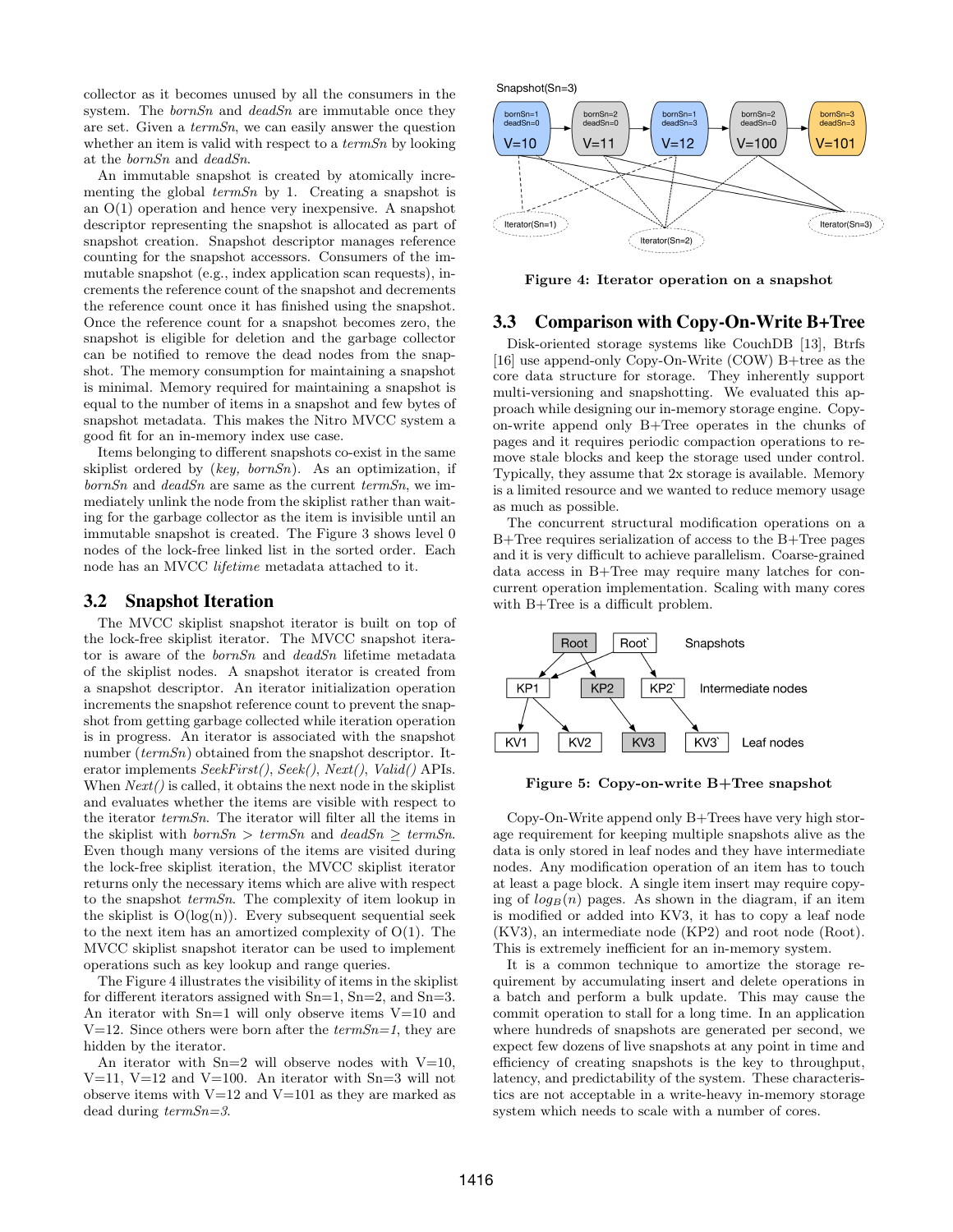# 4. GARBAGE COLLECTION

In an MVCC system, a high-performance garbage collector is required for the cleaning stale objects and to keep the memory usage under control. A write-heavy application can create hundreds of snapshots per second. The applications manage the snapshots being used by incrementing the reference count of the snapshot descriptor. When the application decides that a snapshot is no longer required, it decrements the reference count. When a snapshot's reference count becomes zero, the dead items or deleted items in that snapshot are eligible for unlinking from the skiplist.

During each snapshot term, items are getting inserted and few other items are getting marked as deleted. A skiplist node is qualified for garbage collection if nobody is interested in reading from snapshots with *termSn* less than the *deadSn* of the node. As you know that nodes in the skiplist are immutable, every update results in marking an old node as deleted and the addition of a new node. This can generate multiple versions of the same item in the skiplist. The Nitro delete operation succeeds by logically deleting an item by setting *deadSn* field in the skiplist node. Keeping many logically deleted nodes in the skiplist for longer duration can cause performance degradation. They hold up additional memory and increase the memory footprint of the system. All the items are linked in level 0 linked list of the skiplist. If there are many deleted items in the list, an iterator traversing the skiplist may have to unnecessarily go through many stale nodes and skip them. The cost of sequential seeks can exceed  $O(1)$ .

Whenever a snapshot's reference count becomes zero, it is not sufficient to trigger garbage collection of that snapshot. Each snapshot  $Sn(x)$ , is dependent on the snapshot  $Sn(x-$ 1). Consider an example of *termSn=1* where itemX and itemY were inserted. In a snapshot with *termSn=2*, itemX was deleted. Assume that snapshot with *termSn=1* is currently being used by an application. But the snapshot with *termSn=2* is unused and its reference count becomes zero. If we decide to remove items which are marked as deleted in *termSn=2*, we would end up removing itemX. But the  $termSn=1$  is being used an application and it may notice missing of itemX while performing a range query or iteration. This will break the scan stability property offered by the Nitro snapshots. Garbage collection of snapshots can only be performed in the sequential order of the snapshot *termSn*. This condition has to be met before garbage collecting a snapshot.

A simple approach for implementing garbage collection is to dedicate a thread that traverses the entire skiplist and performs removal of the nodes from the skiplist. Periodically the least unreferenced *termSn* can be determined and collector thread can remove the nodes with *deadSn ≤* least unused *termSn*. But, the single thread approach is not scalable. Depending on the workload, may be only a few percent of the skiplist items are being modified while other items remain the same. Scanning the entire skiplist for finding the small percent of dead nodes is inefficient. The storage engine supports many concurrent writers in the lock-free skiplist. Each writer can delete items from skiplist independently. A single thread for garbage collection can never keep up with the rate of garbage generated by the multiple writers. We need garbage collection workers equal to the number of writer workers.

Nitro supports concurrent writers for inserting or removing items in the skiplist. Each writer maintains a *deadList* data structure to help the garbage collector. Whenever a node is marked as deleted by a Nitro writer, the marked node is added into the *deadList*. Thus, each writer has a list of skiplist nodes marked as deleted. Whenever the application invokes *CreateSnapshot()* API, it collects the local lists from each of the writers and stitches them together. This global list has reference to all the skiplist nodes which are marked as deleted during the snapshot period. This *dead-List* is attached to the snapshot descriptor. As part of a snapshot garbage collection, garbage collection workers uses this *deadList* of a snapshot to perform physical node removal from the skiplist.

# 5. BACKUP AND RECOVERY

The durability of data is important for any storage system. As Nitro keeps all data in memory, backing up data on disk enables it to recover from crashes or application restarts using local data. Nitro is optimized for indexes disjoint from main document store and assumes indexes can be rebuilt from older persisted snapshots. Nitro supports creating a backup on disk from a given snapshot. If an application can create a snapshot periodically at consistent checkpoints, they can be used for creating backups on disk. The recovery mechanism reads the backup files and reconstructs the immutable snapshot. We have designed Nitro backup and recovery to be concurrent and scalable with the available CPU cores.

#### 5.1 Backing up snapshot to Disk

A disk backup can be created from a Nitro snapshot. A Nitro backup is the dump of items in a snapshot to a set of files. The idea is to traverse level 0 linked list of the lock-free skiplist and write out the entries into data files. During this traversal, all the entries not belonging to the given snapshot are ignored. A simple binary data file format with a length prefix for the item is used for backup files. We do not store any node *lifetime* metadata in the backup files as they can be recreated during recovery. As the items in the level 0 linked list of the skiplist are sort ordered, the data written on the disk is also ordered in nature. The disk space requirement for the snapshot file is exactly equal to the total size of items and an additional two bytes per item for storing item length. This simple format can also make the best use of data compression. Since the items are sort ordered, compression algorithms can reduce the size of backup files significantly. Compression will require additional CPU cycles to be spent. But, a fast data compression library such as snappy can be used for reducing the storage required for the backups. Backup involves sequential writes to the disk, which is known to be beneficial for both Hard Disk (HDD) and Solid State Devices (SSD).

A backup task is started by incrementing the reference count for the snapshot descriptor and the reference count is decremented once the backup task has finished. This is to prevent the snapshot from being garbage collected during the backup traversal. The downside of the backup process is that it can eventually halt the garbage collector until the backup task is finished.

Linked lists are cache unfriendly due to poor spatial locality. Traversing the level 0 linked list can be time-consuming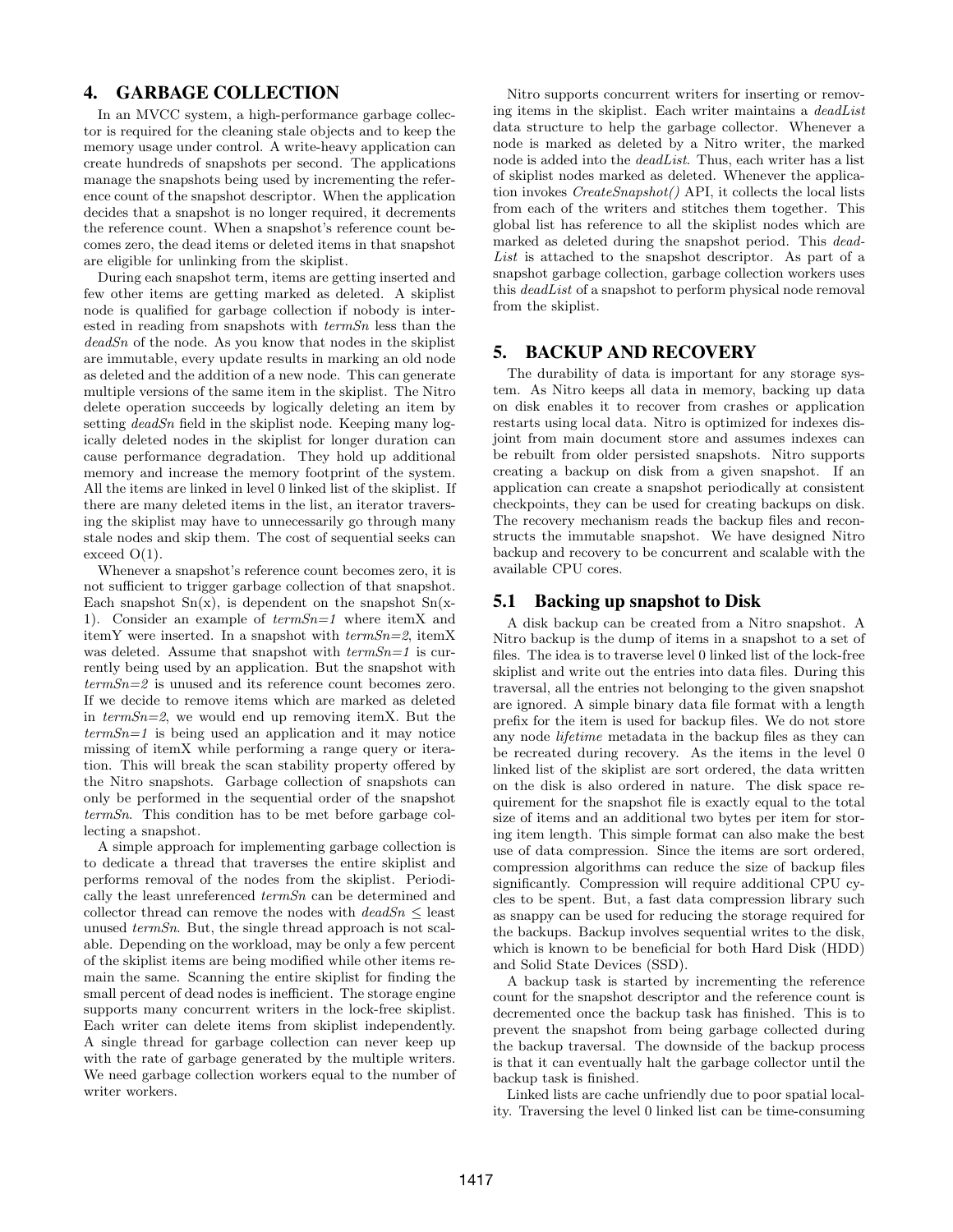for a large skiplist. During the backup period, memory usage can increase due to pausing of the garbage collector in order to prevent nodes from getting garbage collected. We implemented a concurrent visitor for the lock-free skiplist. The visitor is able to run worker threads equal to the number of cores. If there are a number of skiplist instances in the system, we assign workers proportional to the number of items in each skiplist. If a skiplist has n items and k workers, each worker has to scan approximately n/k items. This is only possible if each worker is provided with start node of  $n/k$ th segments in the skiplist. Reaching  $n/k(i)$  th element in the skiplist requires traversing  $O(n)$  items and it is impractical. We used a different approach to approximately determine  $n/k(i)$  nodes. Since we have used fanout factor for the skiplist as 4, every level in the skiplist has approximately  $n/4$  nodes, where n is the number of nodes in the next lower level. If there are four nodes at level 3, that means each of them approximately divides the skiplist into four segments. We maintain a skiplist statistics about the number of nodes in each level. Based on this information, we can find out the level with at least k nodes. This statistics can be used to split the level 0 list into k range partitions. These range partition information is used to locate start and end nodes for each of the workers. We also shard the data files for the backups based on these range partitions which helps to utilize parallel channels found on modern SSDs. Sharded files also facilitate to apply parallel rebuild algorithms during recovery. As the disk writes are efficient when large blocks are used, backup flusher workers accumulate records in larger chunks for each batch of write.

### 5.2 Recovering from Disk Backup

During index recovery, we spawn concurrent worker threads equal to the number of backup shard files. Each worker associated with a backup shard file performs restore operation for the items from its file. The simple approach for rebuilding the skiplist is to concurrently perform skiplist insert operation for the items read from each file. This approach is inefficient since the concurrent writers may observe CompareAndSwap conflicts and need to repeat the insert operation by spending many CPU cycles. Disk-oriented databases with B+Tree as underlying data structure commonly uses bulk loading technique to build an efficient B+Tree bottomup from a large set of sorted items. We use a similar approach for recovering Nitro from backup.

As the backup shard files are partitioned by sort ordered ranges, they are well suited for reconstructing the skiplist using the concurrent bottom-up build technique. The idea of the skiplist bottom-up build is to construct the sorted level 0 singly linked list and simultaneously add higher levels of linked lists in the skiplist. During the addition of each item, the level of that node is determined probabilistically. A temporary level buffer array, *Buf[MaxLevel]* is used to store previous node pointers in each level. Initially node pointers for all levels are set to nil in *Buf*. When a node at level x is added, *Buf* array indexes 0 to x-1 are updated with a pointer to the current node. The next pointers of the previous nodes stored by *Buf* array indexes 0 to x-1 are set to the new node. Entire skiplist can be build at a complexity of  $O(n)$ .

Let us walk through an example of how we could build the skiplist in the Figure 1. *Buf[0-3]* is set to nil. Now, a node 1 with probabilistically determined level 4 needs to be added. *Buf[0-3]* is set to a pointer to the node 1. Next, we need to add node 2 at level 2. So the next pointer of nodes pointed by *Buf[0-1]* (node 1) are set to node 2. *Buf[0-1]* are updated with pointers to the node 2. To add node 3 with level 4, the next pointer of nodes in *Buf[0-4]* are set to node 3, i.e., second and third level next pointer of node 1 points to node 3 and the zero and first level next pointers of node 2 points to node 3. Similarly, the entire skiplist can be build.

The skiplist bottom-up build algorithm can be concurrently executed by having each worker thread that builds skiplist segment for a shard file. Once all the workers have finished building skiplist segments, all the segments can be stitched together to form the global skiplist. Shard files are named appropriately to keep the sort order by its minimum item key. Next pointers of the tail nodes from each skiplist segment can be set to point to the head nodes of next skiplist segment as per the shard file order. Once the build is complete, a new snapshot descriptor representing the restored snapshot is created. In this method, the skiplist segment builds can proceed without any synchronization and scales linearly with the number of cores.

### 5.3 Non-intrusive backup

The regular backup algorithm has the disadvantage that it needs to hold the snapshot to prevent it from getting garbage collected until the backup is complete. This would eventually halt garbage collection happening during the backup if it takes longer to complete. The non-intrusive backup facilitates to perform the backup operation without halting the garbage collection operation and it can operate in the background without increasing the memory usage.

When a backup operation is in-progress, items in the backup snapshot may get marked as deleted due to the latest modifications happening in the skiplist. When the garbage collection runs, it unlinks those items from the skiplist if the snapshot refcount is 0 and the backup task may miss items from the snapshot. However, the backup task will never observe any new items outside of the snapshot. The key idea of the non-intrusive backup is to collect the possible missing items in the backup with the help of garbage collector to reconstruct the backup snapshot. The items in the backup snapshot would be the union of partial snapshot items observed by the backup task and the items which were removed by the garbage collector. The delta of deleted items can be obtained from the garbage collector workers since they are responsible for physical removal of nodes from the skiplist.

When a backup task is started, it sets the state to INIT and notifies garbage collection workers that it is going to start backup on snapshot *termSn*. Garbage collection workers acknowledge the notification, copies *termSn* to its local config and initializes per-worker delta backup files. Backup task moves to ACTIVE state and initializes concurrent flushers for writing delta files. During ACTIVE state, garbage collection workers check if a node belongs to the backup *termSn* by comparing *bornSn* and *deadSn* before performing unlink from the skiplist and eligible items are written into the corresponding delta data file. Once the main backup task finishes scanning the skiplist, it moves to TERMINAT-ING state and waits for garbage collector workers to acknowledge. Garbage collection workers close the delta file, clears the backup *termSn* and backup task finishes its operation. Now we have two set of data files. The first set of files containing unique sort ordered items written by backup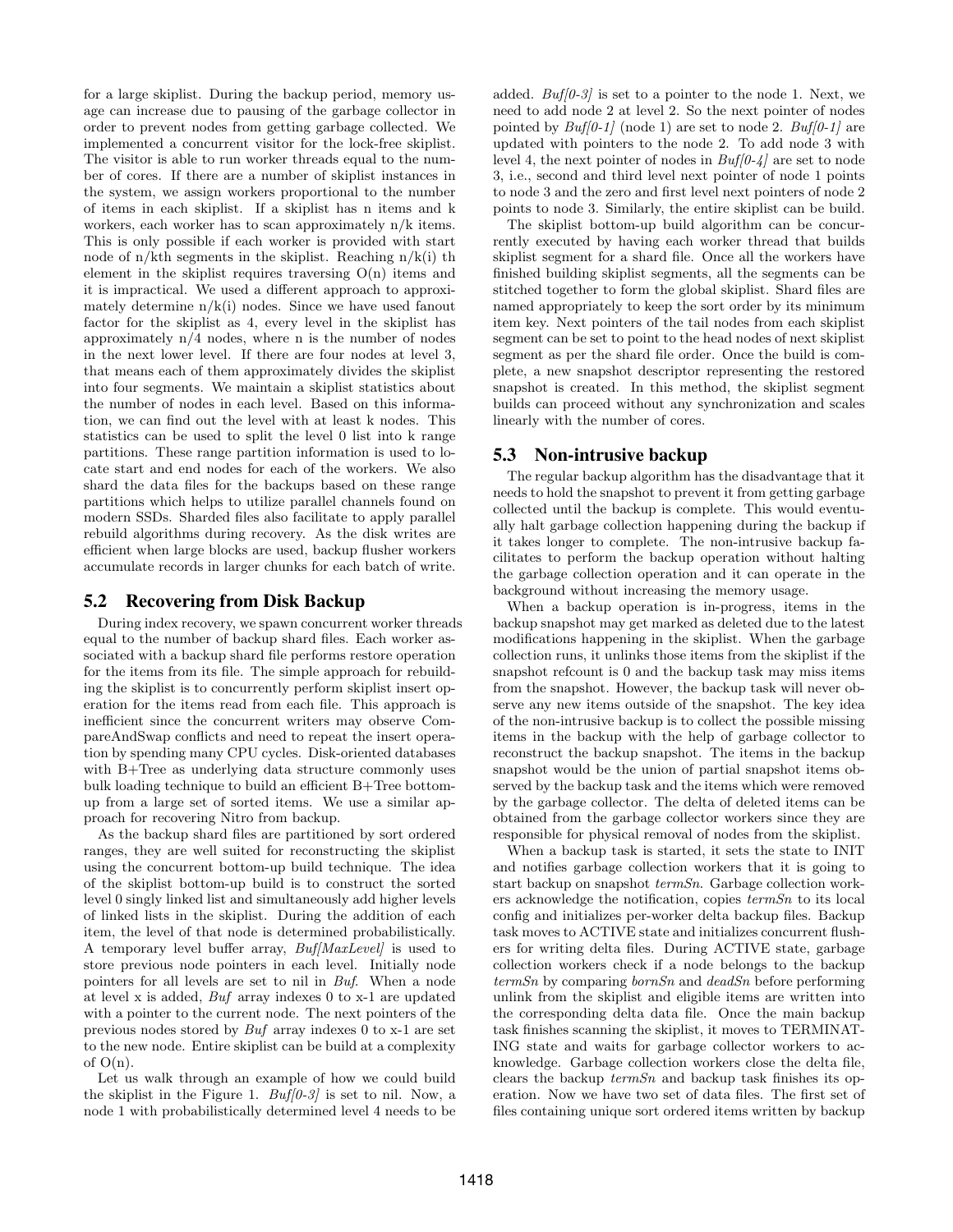task and the second set of files containing the set of items possibly missed by the main backup task. Delta files may contain duplicate items which could be present in main data files. This method of backup is non-intrusive as the Nitro garbage collector can operate without pausing. Delta file writers use append-only write pattern which is efficient for SSDs and disks.

During the recovery, the snapshot restore task needs to process these delta files. Recovery happens in two phases. The first phase involves concurrent bottom-up skiplist rebuild from the main backup files. During the second phase, concurrent delta restore worker threads equal to the number of delta files are started. Each worker reads items from the delta file sequentially and performs insertion into the skiplist. The delta insert operations can fail if the same items exist in the skiplist as they were restored from the main backup files during the first phase.

The tradeoff for this method is that the delta files can contain the duplicate items which are already written by main backup task and may require extra disk storage space. The extra storage requirement can be estimated based on the expected rate of delete operations. Since the delta files have unordered items, they cannot be populated into the skiplist using bottom-up build method. The time for recovery can be higher since it executes an additional delta recovery phase.

## 6. SAFE MEMORY RECLAMATION

The MVCC model for lock-free skiplist described in the earlier section facilitates to remove nodes from the skiplist belonging to a snapshot once they become unused. Removal of the node only involves unlinking the node from the skiplist. The freeing of the node cannot be performed immediately since there could be active threads such as iterators may be holding valid references to an unlinked node. While lock-free data structure provides high performance and scalability, the reclamation of removed nodes from the data structure becomes complex due to a number of threads independently accessing the nodes in the data structures concurrently without any synchronization. When a node is removed, we cannot free the node immediately since we do not know if a thread is still referencing the node [15, 11]. If we decide to reuse a node after unlinking from the lock-free data structure, it may lead to nasty bugs and incorrectness. Applications using garbage collected programming languages can usually avoid this concern since the language runtime takes care of safe reclamation. Reference counting every node is the simplest approach for solving this problem where blocking synchronization can be used and it is expensive. Our initial implementation depends on Golang's mark and sweep garbage collector for safe reclamation. But, testing showed unacceptable performance and lack of predictable memory usage. We describe a novel algorithm for safe memory reclamation for Nitro to overcome the limitations of language runtime based safe reclamation.

We implement a safe memory reclamation technique taking advantage of our MVCC system. We wanted an SMR system that performs very well without causing any performance degradation for Nitro. The algorithm builds on few simple ideas and assumptions. The safety conditions for Nitro reclamation are as follows:

- 1. Any thread accessing the lock-free skiplist is called an accessor.
- 2. If there are no accessors currently present in the skiplist for a node unlinked from the skiplist, it is safe to free the node.
- 3. If a node n is unlinked at a time, t0. Any accessors that came after t0 will not be able to access the node n or hold a reference to node n.
- 4. If there are k accessors in the skiplist after a node n is unlinked, from (3) we know that it is safe to free node n once k accessors finish their operation.
- 5. If x nodes are unlinked, it is safe to unlink these x nodes once all the accessors which were present in the skiplist during xth node unlink leave the skiplist.

We introduced few abstractions in our system for easy implementation of safe reclamation algorithm.

**AccessBarrier:** Nitro skiplist has a global data structure called AccessBarrier that controls access to the skiplist. Any thread requiring access to the skiplist needs to be passed through a gate which tracks the safety conditions for freeing nodes. Accessor needs to acquire an access token from the access barrier. Once the thread has finished operation on the skiplist, it has to release the access token. An access barrier holds a reference to barrier session object.

**BarrierSession:** Barrier session tracks the number of live accessors currently operating on the skiplist. AccessBarrier holds the latest barrier session. Barrier session object holds a 32 bit counter called liveCount, which is initialized to zero.

**BarrierSessionClose:** When a barrier session close is invoked, current barrier session is made immutable. No more accessor will be added to the current barrier session. AccessBarrier will initialize a new barrier session. A barrier session is said to be terminated when all the accessors in the barrier session finish the operation.

In this algorithm, the unit of safety period is a barrier session. All the live accessors of the skiplist are tracked in a barrier session. Whenever a skiplist delete or group of deletes are performed, current barrier session is closed and a new barrier session is started. The closed barrier is responsible for safe reclamation of deleted node(s). The closed barrier session has a record of all accessors belonging to that session. The right time to safely reclaim the node(s) is when all the accessors become dead. This makes sure that unlinked nodes will be invisible to any new accessors. The accessors in the barrier session can co-operatively detect and mark when each of them terminates. When the last accessor in a barrier session terminates, it can take the action to call the destructor for the node(s).

# 6.1 Accessor operation

When an accessor enters the skiplist, it acquires an access token which is a reference to barrier session held by the access barrier. As part of returning access token, liveCount is atomically incremented by 1. When the accessor leaves the skiplist, liveCount in the token is atomically decremented by 1. When a node removal or group of deletes are performed, BarrierSessionClose is initialized. BarrierSession-Close atomically swaps the access barrier's BarrierSession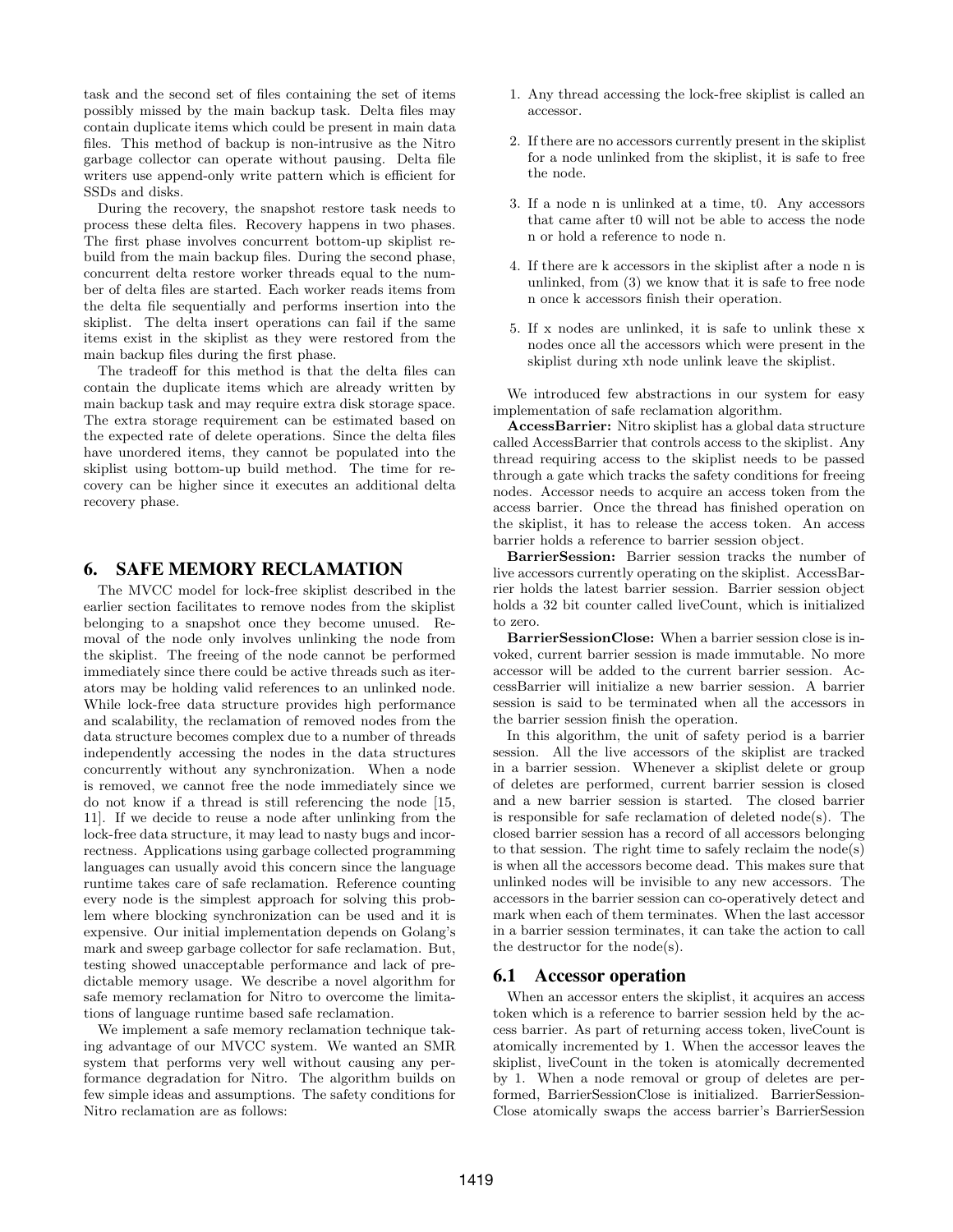with a new empty session. Thus, any further incoming accessors would mark them in the new session. The old session becomes immutable and no new accessor would add itself to the closed session. There could be race conditions causing accessors to accidentally add them to the closed session soon after a session is closed. We have a detect and recover mechanism to unregister accessor by itself from the barrier session. We will describe the details in the next section.

# 6.2 BarrierSessionClose operation

After a node is removed from the skiplist, immediately barrier session close is initiated. As part of the session close, it notes down the list of nodes to be freed. We assume that a maximum number of accessors in a session is always less than MaxInt32/2. During session close, an offset MaxInt32/2 is atomically added to the liveCount of the current session. A liveCount greater than or equal to MaxInt32/2 indicates that the session is closed. Now, the current barrier session in the access barrier is swapped with a new barrier session. All the accessors accidentally entering the barrier session can detect if it is a closed session by checking the return value of atomic increment of liveCount to see if it is greater than MaxInt32/2. Otherwise, it will atomically decrement and retry to register them for the new session. Once all the accessors of the session finish operation, liveCount is decremented and finally it becomes MaxInt32/2. The last leaving accessor can execute the freeing of nodes, which were noted down during the barrier session close initialization.

#### 6.3 Garbage collector integration

Every Nitro operation such as Insert, Delete and Iteration goes through the access barrier. We have dedicated SMR free worker threads equal to the number of garbage collection workers. The garbage collector processes the skiplist nodes removal in the batches of *deadList* from the snapshots. Each dead snapshot has a *deadList*. When a garbage collector worker finishes processing a dead snapshot, it initializes a barrier session close with snapshot's unlinked nodes list. Once the barrier session becomes terminated, it invokes session destructor by passing the *deadList* of nodes. The registered destructor hands off the *deadList* to one of the free workers. The free worker is responsible for executing node freeing for all the nodes in the received list.

#### 6.4 Long running iterators

Index iterators can be running for a longer period of time since they are often used for large range queries or full dataset scan. For example, during snapshot backup to disks, an iterator is going to live for a long time. That means it will take a long time for a barrier session to get terminated. Unless they are terminated, nodes are not going to be freed and it can increase the memory usage by the indexer. We solve this problem by refreshing iterators periodically. When an iterator traverses a certain number of items, we close the current iterator and reopen the iterator from the offset node where it left off. This would make sure that iterator accessor is not holding a barrier session by preventing its termination for too long.

# 7. NITRO PERFORMANCE

The focus of our performance evaluation is to showcase the throughput scalability of Insert and Get operations.

**Setup:** The performance tests have been conducted on a machine having  $Intel(R)$  Xeon(R) CPU E5-2650 v3 2.30GHz with 40 virtual cores and 128 GB of DRAM. We installed Debian Linux 7 on this node. We used randomly generated small keys of size 8 bytes to 128 bytes for the tests. The skiplist was populated with a total of 20 million items in each of the tests.



**Figure 6: Insert throughput**



**Figure 7: Get throughput**

**Experiment 1:** We ran a test against a Nitro instance with varying number of insert workers. Each worker was responsible for populating an equal number of items. Fixed size keys were generated randomly by each of the workers. We repeated the experiment with different key sizes from 8 bytes to 128 bytes. In Figure 6, we show that the insert throughput is linearly scalable with the number of cores used. We observed that the throughput per core remains approximately 100,000 items/sec. A maximum insertion throughput of 4 million inserts/sec was observed with 40 cores.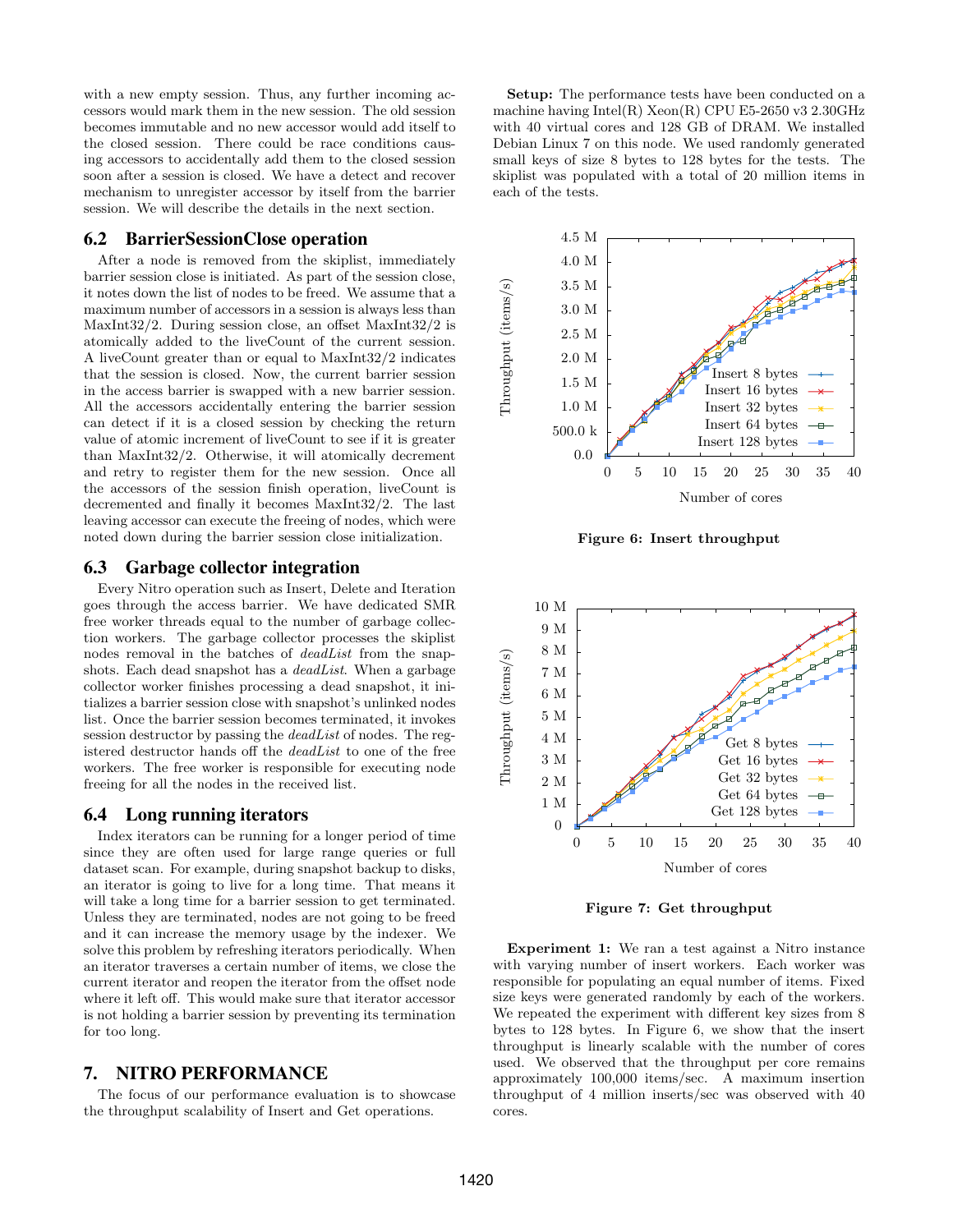

**Figure 8: Get with mutations throughput**



**Figure 9: Scaling with number of partitions**

**Experiment 2:** In this experiment, we evaluated the scalability of lookup operations. Similar to the Experiment 1, we used a varying number of lookup workers for the test. Each lookup worker performed an equal number of lookups. The Figure 7 shows a maximum throughput of 10 million lookups/sec with 40 cores and the lookup throughput scales linearly.

**Experiment 3:** In a real world workload, it is common to have both insert and lookup operations happening concurrently against a datastore. We ran a test to evaluate the effect of background inserts on the lookup throughput. The test was conducted with an equal number of insert and lookup workers operating on a 20M items skiplist. Figure 8 shows the pattern of throughput scaling for this test.

**Experiment 4:** Partitioning is a common approach to scale performance. If the throughput of a data structure does not scale with a single instance, multiple instances can be used and workload can be sharded between the instances. We evaluated whether Nitro shows any improvement in insertion throughput by varying the number of Nitro instances. The Figure 9 shows that the data structure does not require any partitioning to improve performance. Partitioned instances of Nitro delivers almost the same throughput as a single instance with 40 cores.

**Memory requirements:** The predictable memory requirements of Nitro storage engine makes it easier for applications to calculate memory usage. The approximate memory usage for an item inserted into the skiplist is 64 bytes + itemSize bytes. The memory used by the multiple live snapshots is  $(64 + \text{AyitemSize})^*$ numberOfLiveSnapshots.

**Observations:** In all of the above throughput tests, Nitro saturated all 40 CPU cores. The CPU profiling shows that the CPU was mostly spent in atomic load and compareand-swap operations. Therefore, we are not able to saturate the available memory bandwidth.

# 8. COUCHBASE GSI OVERVIEW



**Figure 10: GSI architecture**

Couchbase is a high performance distributed NoSQL document database. Couchbase uses JSON as the document format and it supports creating secondary indexes on JSON fields. Couchbase leverages scale-out architecture and has the ability to independently scale different set of services on a separate group of server nodes. We call the document storage system of Couchbase as Data Service and index storage system as Index Service [1].

The data service uniformly distributes the documents to many nodes by hashing on the primary key of the document in order to ensure that resource consumption is balanced throughout the cluster. For a local secondary index, it is impossible to scan a range of records/documents from the index using a secondary key without having to visit every single node in the cluster. Local secondary indexes are often designed to be updated synchronously during the primary key update. If there are a number of secondary indexes, it can eventually affect the throughput of the primary key update. To design a scale-out secondary index, the index needs to be partitioned independently from the primary key. Couchbase Global Secondary Index (GSI) is designed by considering these aspects.

The independent placing of indexes on a separate set of nodes introduces few challenges. The indexes are updated asynchronously with respect to the data services. The preferred deployment model for GSI indexes is to host many indexes on a single large node. This avoids the needs for contacting multiple index nodes for performing index scan. As index node receives document changes from many data services nodes and it has to maintain many indexes, the single index performance matters. If there are 5 data service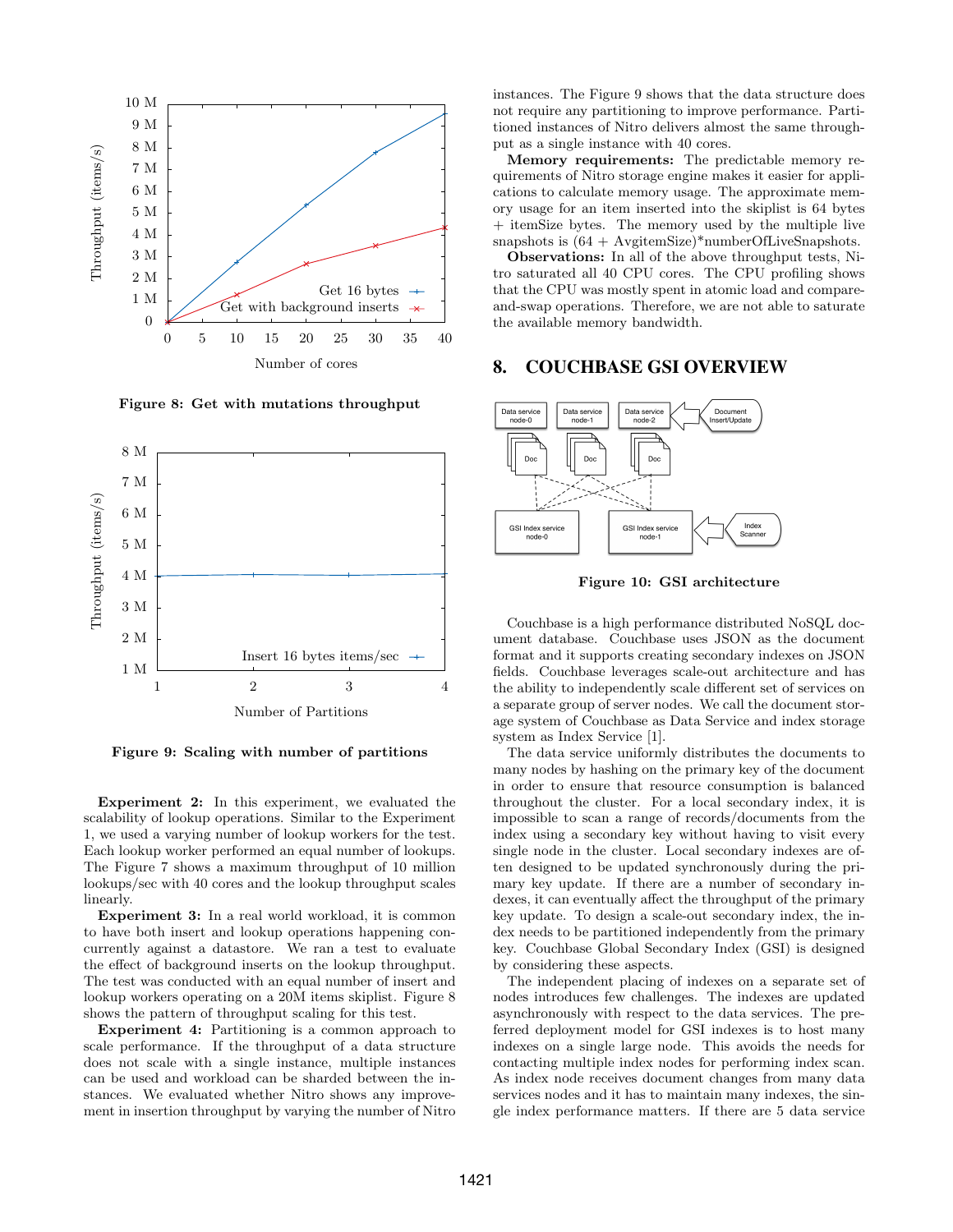nodes in the cluster, and each of the nodes receives documents at a rate x, the index node will receive documents at a rate 5x. A high-performance index storage engine is required to keep up with the high mutation rate. The documents are sent over to the index nodes via the network protocol called Database Change Protocol (DCP) [3].

### 8.1 Index update operations

The GSI index engine needs to maintain two data structures for its operation. An index data structure and a lookup data structure. The index data structure stores the secondary key index and is used by index scans. The lookup data structure, called as *reverse-map* is a supporting data structure for index update operations. We will walk through the sequence of index engine operations to understand these data structures in detail.

Consider an example of secondary indexing on JSON documents. A document with a primary key, "employee-1" has a JSON body *{*"id": 1022, "city": "Bangalore", "title": "Software Engineer"*}*. If a secondary index is created on the field "city", an index scan can be performed by specifying a range on "city". For the above document, the city-index will have an entry  $\{key: "Bangalore", primary: "employee-1"\}.$ If the document is updated by changing the city from "Bangalore" to "MountainView", the corresponding city-index entry should be updated as *{*key:"MountainView", primary: "employee-1"*}*. That means we need to delete the previous index entry for the primary key, "employee-1" before inserting the new index entry. For that, we should be able to retrieve the previous secondary index entry for a given primary key. We maintain a *reverse-map* data structure for this purpose. It maps primary key to the current secondary index entry. The index update pipeline performs the following operations for every document. First, the *reverse-map* is queried to see if an entry exists. If it exists, we remove that entry from the index and an insert of new entry into the index is performed. Finally, the *reverse-map* data structure is updated with mapping to the new index entry.

The index engine periodically creates snapshots of the index for serving scan operation. A query can read items only using an index snapshot. The index snapshot interval affects the latency of consistent index queries since indexes are updated asynchronously with respect to the primary document.

## 8.2 Index service recovery

Documents in the Couchbase data service are hash partitioned into a fixed set of hash buckets. Document changes are processed sequentially for each hash bucket. Each document update is assigned an incrementing sequence number per hash bucket. The set of sequence numbers for all the buckets forms a vector clock. When the index update engine periodically creates index snapshots, this vector clock is stored as metadata of the snapshot. When an indexer crash occurs, a recently persisted index snapshot is recovered by using the underlying storage engine. The *reverse-map* data structure also needs to be recovered. The indexer reads the vector clock from the snapshot metadata and requests the data service to restart the mutation stream from the given vector clock. The data service is capable of restarting the document changes stream from the given sequence numbers for each hash bucket. When an index is created for the first time, it requests data service with a zero vector clock value.

# 9. NITRO INTEGRATION FOR GSI

In this section, we look at how we integrated Nitro into the GSI index engine for Memory Optimized Index (MOI). The primary goal of using Nitro for GSI was to make use of all the CPU cores and deliver index operations with high throughput with low latency. We had to make our index update pipeline tuned for concurrency to push maximum operations into Nitro. Using Nitro as the core index data structure also helps us significantly reduce storage requirement and CPU cycles required for maintaining the *reversemap* data structure.

**Partitioning:** If the index update throughput has to scale with a number of cores, we need to parallelize index updates operations and distribute load uniformly across each core. We used a partitioning approach for index update pipeline. Simple round-robin partitioning can break the sequential order of document updates and can cause the index to become inconsistent. For example, two operations *{*delete, docid*}* and *{*insert, docid, key*}* can arrive into the index update pipeline. If we decide to evenly distribute them among two concurrent worker threads, *{*delete, docid*}* and *{*insert, docid, key*}* operations can occur in any order. If the *{*insert, docid, key*}* operation was applied before *{*delete, docid*}*, this can lead to incorrectness. According to the correct order, a delete should occur before an insert. So, we need to ensure that ordering of document updates for a document primary key is always preserved. Out-oforder execution of operations for documents with different primary key will not cause such incorrectness as Couchbase operations are document scoped. We implemented partitioning using the CRC32 hash of the document primary key to ensure that the upstream mutation order is preserved.

**Optimizations for reverse-map data structure:** The index pipeline has concurrent index update worker threads equal to the number of cores. For index pipeline to be concurrent, both index data structure and *reverse-map* data structure should support thread-safe concurrent access. The straightforward solution is to use Nitro for the index as well as *reverse-map* data structure. A similar approach has been used in Couchbase 4.0 with regular indexes. We used the same B+Tree based storage engine for index and *reversemap*. The purpose of *reverse-map* data structure is to retrieve the current index entry corresponding to a primary key, so that the previous entry can be removed before inserting a new index entry. The *reverse-map* data structure is only used in the update pipeline and so it does not require snapshotting capability. As we have partitioned documents uniformly into index update worker threads, a document with the same primary key will uniquely map to one of the worker threads. This property helps to further optimize the *reverse-map* data structure. We can partition the *reversemap* so that each worker can keep a local *reverse-map*. This scheme also enforces sequential access to the *reverse-map* and prevent any concurrent access. This enables us to use a simple in-memory hash table for the *reverse-map* data structure.

**Storage Optimization:** We store the primary key to secondaryKey mapping in the *reverse-map* and *{*secondaryKey, primaryKey*}* in the index. They essentially store the same data in a different format leading to duplicating of data. The hash table implementation can be modified to avoid duplication of data and instead use a pointer to the corresponding skiplist node. Instead of storing key and value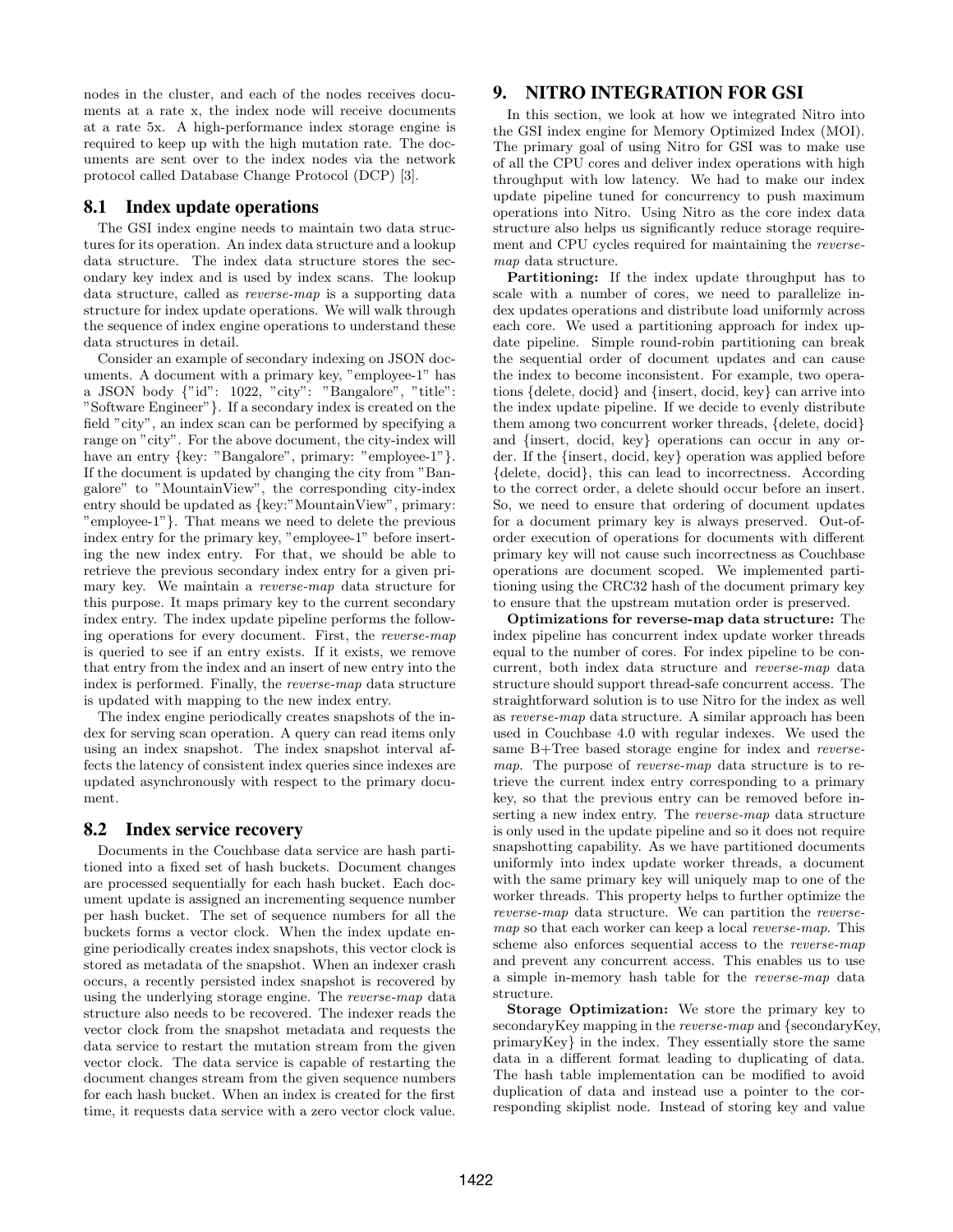in the hash table, hash table keeps a 64-bit pointer to the skiplist node containing corresponding index item. A helper function can be used to extract key and value in the format required by *reverse-map* from the skiplist node pointer. This optimization reduces the memory required for maintaining an in-memory secondary index by approximately 50 percent. We use *reverse-map* data structure to obtain the current index key for removing it from index before any update. Once the index key is retrieved, we need to mark the skiplist node as deleted according to the MVCC model. Retrieving a skiplist node is an  $O(log(n))$  operation. Since we have a direct indirection from the hash table to the skiplist node, we avoid the need for this  $O(log(n))$  lookup operation. Marking the node as deleted is just an O(1) operation.

**Durability:** Durability of GSI indexes are important for recovering from any failures. Since the data service is independent of the index storage, any data loss in the index storage does not affect the data service. Indexes can recover from last known consistent index snapshot and request for additional document changes by providing the sequence number vector clock to the data service. As Nitro index data structures are completely maintained in the memory, any crash would require the index to be rebuilt from scratch by requesting the entire set of documents from the data service. Backing up the *reverse-map* data structure and index data structure to the disk periodically enables to recover more quickly from crashes and restarts. Since the *reversemap* data structure maintains the mapping from primary key to the skiplist node, *reverse-map* data structure can be concurrently rebuilt on-the-fly during Nitro index recovery. Hence, a backup for *reverse-map* is not required. This optimization significantly reduces the storage required for the index backup.

#### 10. GSI PERFORMANCE

We evaluated the performance of Nitro based GSI Memory Optimized Indexes (MOI) and compared with the performance of our disk oriented Regular GSI indexes.

**Setup:** A Couchbase 4.5 cluster having 4 data service nodes and 1 index service node was used for the experiments. The experiments used machines having 32 virtual cores (Intel(R) Xeon(R) CPU E5-2630 v3 @ 2.40GHz) running Debian Linux 7. The data service nodes had a DRAM capacity of 64GB and index node with DRAM capacity of 128GB. All the machines use SSD for storage. The experiments used JSON documents with a primary key of the format *doc-n*, with a sequential number *n* and a secondary index field having a random string of 25 bytes in size. The index scan throughput was measured across the network from a different machine using cbindexperf tool packaged with the Couchbase server. The experiments were conducted against Memory Optimized Index (MOI) and Regular Index with 110GB of memory configured for its operation. The Regular Index would use the configured memory mainly for the block cache management.

**Experiment 1:** We loaded 20 million JSON documents into Couchbase cluster and created an index on it. For testing update and delete workload, we used 4 client machines against the cluster to drive a maximum update rate of 252,000 docs/sec and delete rate of 290,000 docs/sec. For the second lookup test, a background update workload of 65,000 docs/sec was generated to simulate a real world scenario. This test evaluates single index performance. The

Figure 11 shows that the Memory Optimized Indexes (MOI) have approximately  $50x$  better insertion throughput than Regular indexes. For create, update and delete workload, the clients could not saturate the indexer and hence the throughput is same as the rate of front-end load. An index scan is performed using a request-response GSI binary protocol over the network. Compared to the individual Nitro scan test, the GSI index scan throughput is lower. This is because of the additional work performed in index snapshot management, network protocol, and connection management in the GSI indexer. The high performance of MOI attributes to the in-memory oriented design for multicore scalability and the use of lock-free data structures.



**Figure 11: Single index performance**

**Experiment 2:** We loaded 33 million JSON documents into Couchbase cluster. We created 15 GSI indexes each having 33 million items (total of 500 million) to drive enough load into the indexer server. This experiment aims at measuring index server throughput.

**Table 1: GSI index server performance (items/sec)**

| Operation        | MOI Indexes | Regular Indexes |
|------------------|-------------|-----------------|
| Create Documents | 1,658,031   | 88,102          |
| Update Documents | 822,680     | 70,802          |
| Delete Documents | 1,578,316   | 80,578          |

The Table-1 shows that a maximum insertion throughput of 1.65 million items/sec was achieved using Memory Optimized Indexes. This is an order of magnitude improvement compared to the throughput of regular indexes. Document update workload has half the throughput of the document create workload. This is due to the fact that an update translates to a delete and insert operation in the index update engine.

**Experiment 3:** We measured the time taken for index backup and recovery of GSI Memory Optimized Indexes. When this test was performed, there were no background index update or scan in progress. We conducted the experiment with indexes of size 100M, 200M, and 300M items. We observed that the MOI backup performance was limited